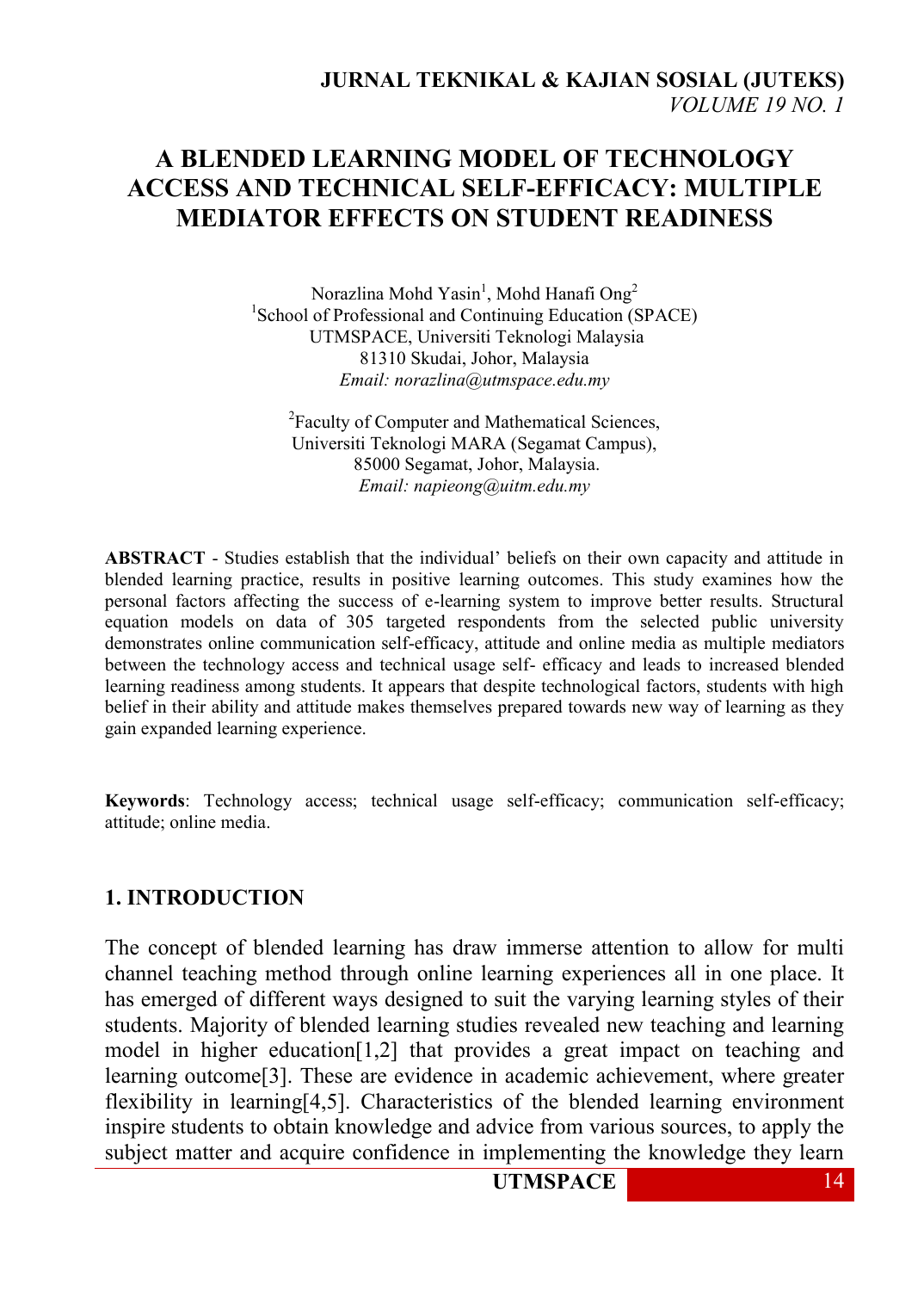#### **JURNAL TEKNIKAL & KAJIAN SOSIAL (JUTEKS)** *VOLUME 19 NO. 1*

in a real world context. One of the important aspects towards the successful implementation of the blended learning at the university level is to access their readiness[6].

Recent researchers found that most students have a positive attitude towards application of new technologies in the educational process[7,8], which specifically demonstrates the belief that blended learning improves their productivity and enables them to achieve their learning more effectively than traditional classroombased approaches[7].Their studies' findings are consistent with previous study found that students often have a positive attitude towards blended learning that eventually has a positive influences on students' achievements and their outcomes[9]. In line with the online learning environment, it also requires communication using computer and quality in the learning experience in this media, competence in learning activities, student interaction and active participation[10]. In fact, students' willingness to engage with others through electronic communication is a key feature of students' ability to predict success with online learning. Moreover, digital videos are the most commonly used form of media used by students to preview material before attending class in blended learning[11]. The videos designed for online classes interactively contribute to both the development of the student-content interaction and to increase student self-efficacy, which eventually may influence sub-dimensions of students' readiness. Drawing upon these literatures, the goal of this study was to examine the relationship between technology access and technical usage self- efficacy on students' readiness. We also examined the role of multiple mediators of online communication self-efficacy, attitude and online media between the technology access and technical usage self- efficacy on blended learning readiness among students.

### **2. MATERIALS AND METHODS**

Research survey in quantitative analysis was used as the primary research design for this study. Both research designs can be considered as suitable methods since researcher intends to measure the targeted variables as a quantitative in nature[12]. A total of 305 targeted respondents for the selected public university participated in this study, and all the questions are completely answers by these respondents since the researchers used a face to face data collection method. This study used Structural Equation Modeling theory by using Partial Least Square estimation technique (i.e. PLS-SEM) due to exploring effect of three mediator variables simultaneously since this technique can be considered as an optimal technique for handling this complex situation as compare to Covariance based Structural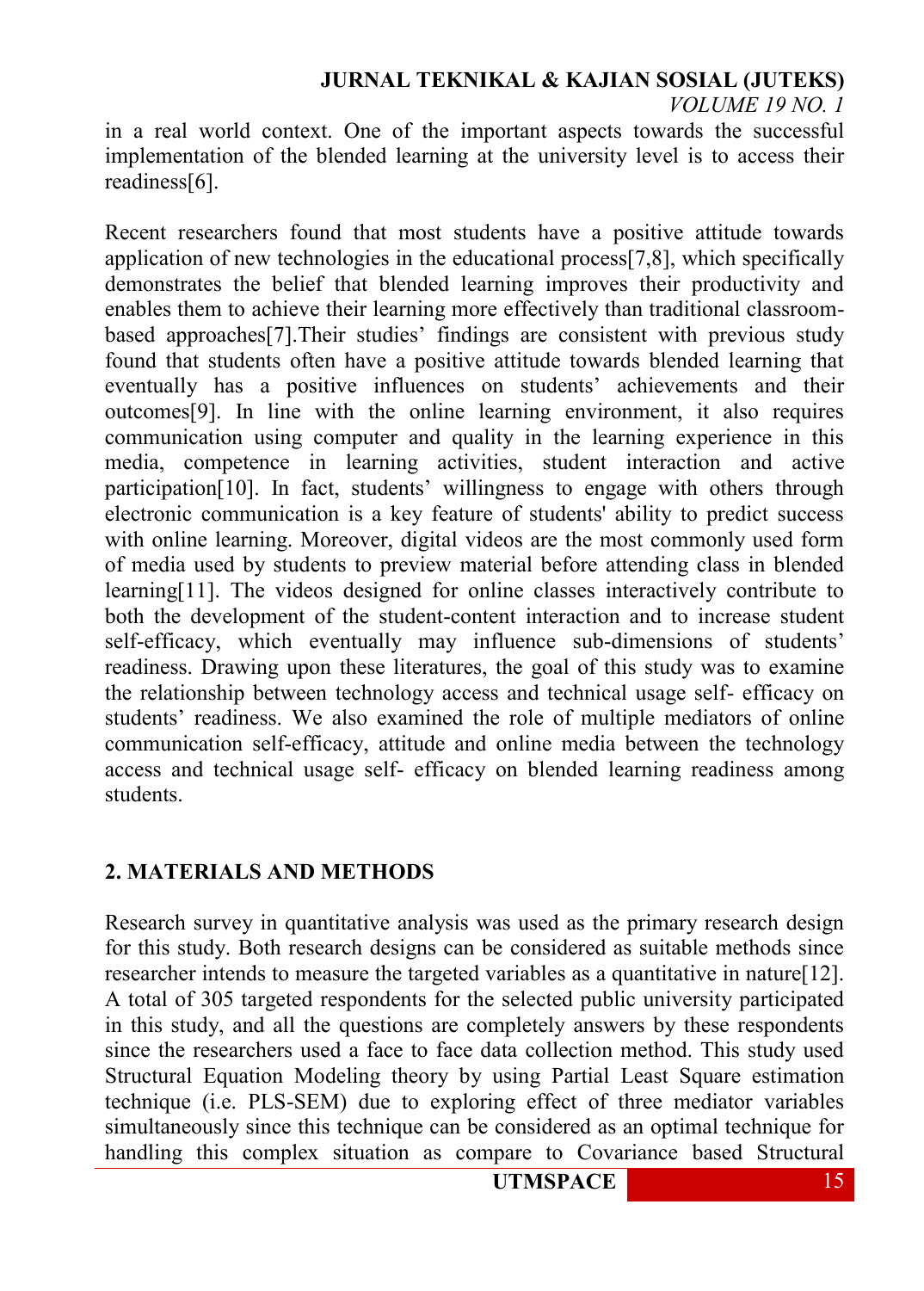### **JURNAL TEKNIKAL & KAJIAN SOSIAL (JUTEKS)**

*VOLUME 19 NO. 1*

Equation Modeling (i.e. CB-SEM) technique[13,14]. Since the significance test of PLS-SEM rely on bootstrapping properties, it is suggested to use 5000 bootstrap samples for accessing the influence of mediating effect [14,15].

## **3. RESULTS AND DISCUSSION**

### **3.1. Subtitle**

The mediating analysis indicated that, Online Communication Self-Efficacy, Attitude and Online Media simultaneously fully mediated the relationship of Technical Usage Self- Efficacy and Readiness. In the same way, all the three mediator variables were also simultaneously partially mediated the relationship of Technology Access toward Readiness. This two primary findings can be made because the direct relationship of the Technology Access toward Readiness was found statistically significant, whereas the contradict finding

was found for the direct relationship between Technical Usage Self-Efficacy toward Readiness. Figure 1 and Figure 2 below shows the result of PLS-SEM analysis.



**Figure 1**. Loading Assessment **Figure 2**. Bootstrapping Assessment

# **4. CONCLUSION**

Based on this findings, it can be concluded that, if average levels of Technology Usage Self- Efficacy increase, it will simultaneously increase the level of Online Communication Self- Efficacy, Attitude as well as Online Media levels, hence it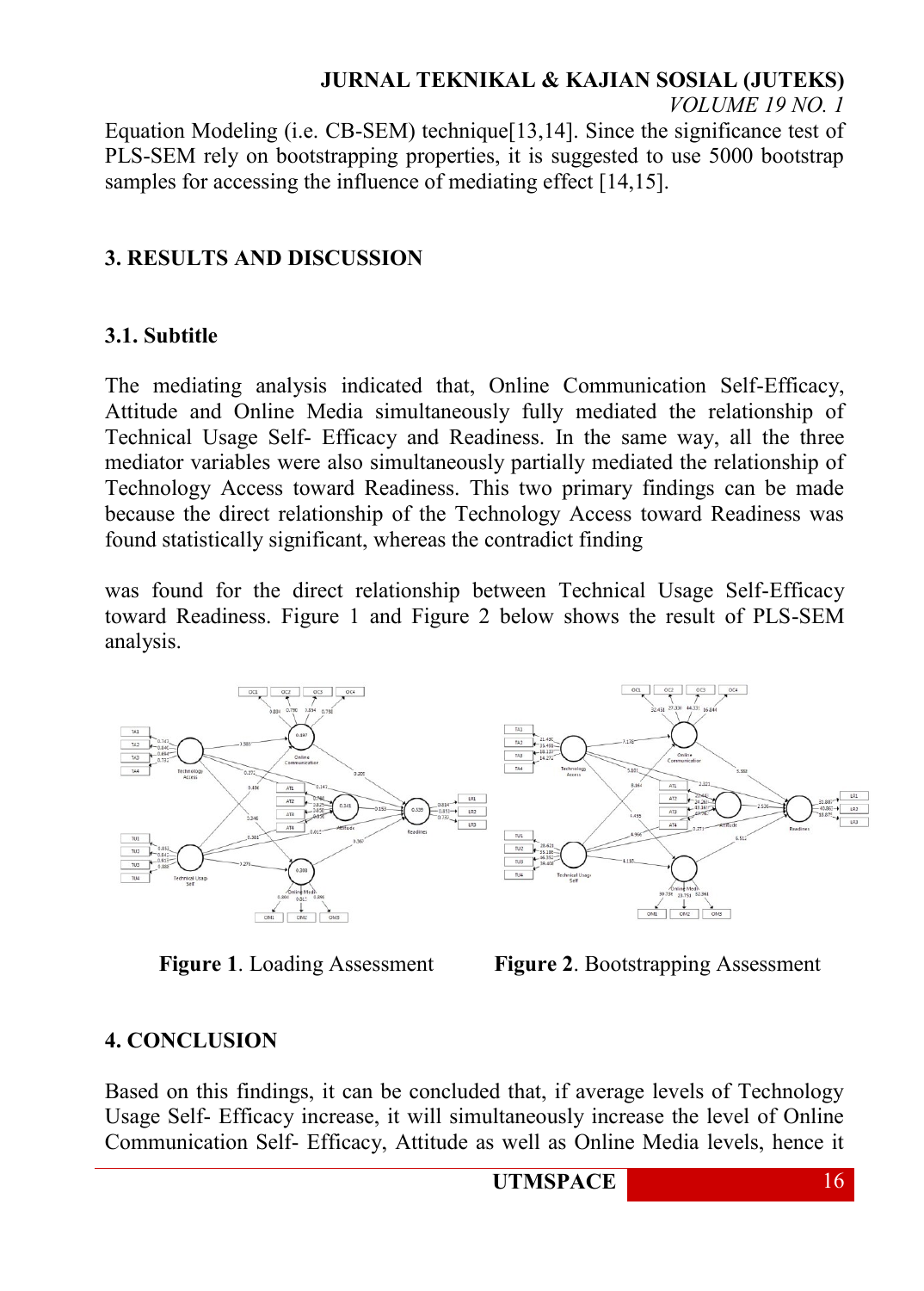# **JURNAL TEKNIKAL & KAJIAN SOSIAL (JUTEKS)**

*VOLUME 19 NO. 1*

will lead to increase the level of Readiness, but the Technology Usage Self-Efficacy also partially give an direct influence toward Readiness. Besides that, in the context of the simultaneous concept, when the level of Technology Access was also increase, simultaneously the level of Online Communication Self-Efficacy, Attitude and Online Media levels will increase too. Therefore, it will also fully indirectly increase the level of Readiness.

### **ACKNOWLEDGEMENT**

This research was funded by UTMSPACE Research Grant under Potential Development Grant 2019.

### **REFERENCES**

[1] Castro, R. (2019). Blended learning in higher education : trends and capabilities. Education and Information Technologies, 24(4), 2523-2546.

[2] Ibrahim, M.N., & Nat, M. (2019). Blended learning motivation model for institutions in higher education institution. International Journal of Educational Technology in Higher Education, 16(12), 1-21.

[3] Akgündüz, D., & Akınoğlu, O. (2017). The Impact of Blended Learning and Social Media-Supported Learning on the Academic Success and Motivation of the Students in Science Education. Education & Science/Egitim ve Bilim, 42(191).

[4] Eryilmaz, M. (2015). The effectiveness of blended learning environments. Contemporary Issues in Education Research, 8(4), 251-256.

[5] Vaughan, N. (2007). Perspectives on blended learning in higher education. International Journal on E Learning, 6(1), 81-94.

[6] Ali Mosa, A., Mahrin, M.Z, &Ibahim, S. (2016). Technological aspects of E-Learning readiness in higher education : A review of literature. Computer & Information Science, 9(1), 113-127.

[7] Kolo, I., & Zuva, T. (2019). Comparison between the e-learning readiness of educators and learners in South African schools. 2018 International Conference on Intelligent and Innovative Computing Applications, ICONIC 2018, 1–6. http://doi.org/10.1109/ICONIC.2018.8601266